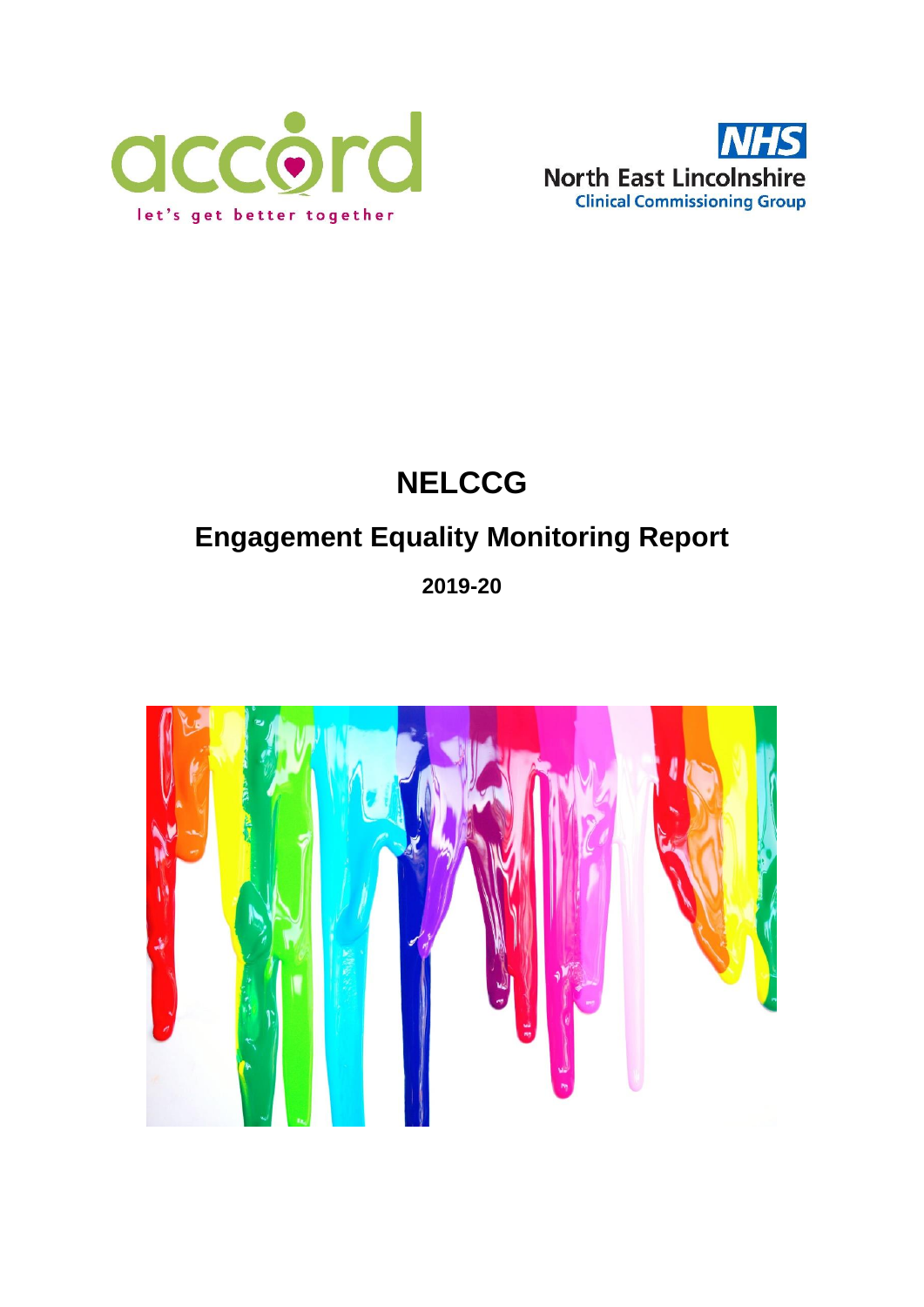

## **Contents Page**

| <b>Introduction</b>                                                                                                                                                                                                                                 | Page 3                                                                                  |
|-----------------------------------------------------------------------------------------------------------------------------------------------------------------------------------------------------------------------------------------------------|-----------------------------------------------------------------------------------------|
| <b>Data collection process</b>                                                                                                                                                                                                                      | Page 3                                                                                  |
| <b>Purpose</b>                                                                                                                                                                                                                                      | Page 4                                                                                  |
| <b>Equality Delivery System</b><br>$\overline{\phantom{a}}$                                                                                                                                                                                         | Page 4                                                                                  |
| 2018-19 Data Collection                                                                                                                                                                                                                             | Page 4                                                                                  |
| At events<br>-                                                                                                                                                                                                                                      | Page 4                                                                                  |
| <b>Overview of the Statistical Data Collected</b>                                                                                                                                                                                                   | Page 5                                                                                  |
| Gender/Sex<br>-<br>Gender Re-assignment<br>Ξ.<br><b>Sexual Orientation</b><br>Age<br><b>Disability</b><br>$\overline{\phantom{0}}$<br>Marriage and Civil Partnerships<br>-<br><b>Pregnancy and Maternity</b><br>Race<br><b>Religion and Beliefs</b> | Page 5<br>Page 5<br>Page 6<br>Page 7<br>Page 8<br>Page 8<br>Page 9<br>Page 9<br>Page 10 |
| Development & Launch of 'Talking, Listening and Working Together                                                                                                                                                                                    | Page 11                                                                                 |
| <b>Equality Impact Assessment Panel</b>                                                                                                                                                                                                             | Page 11                                                                                 |
| Summary, Next Steps and Actions                                                                                                                                                                                                                     | Page 12                                                                                 |
| References                                                                                                                                                                                                                                          | Page 13                                                                                 |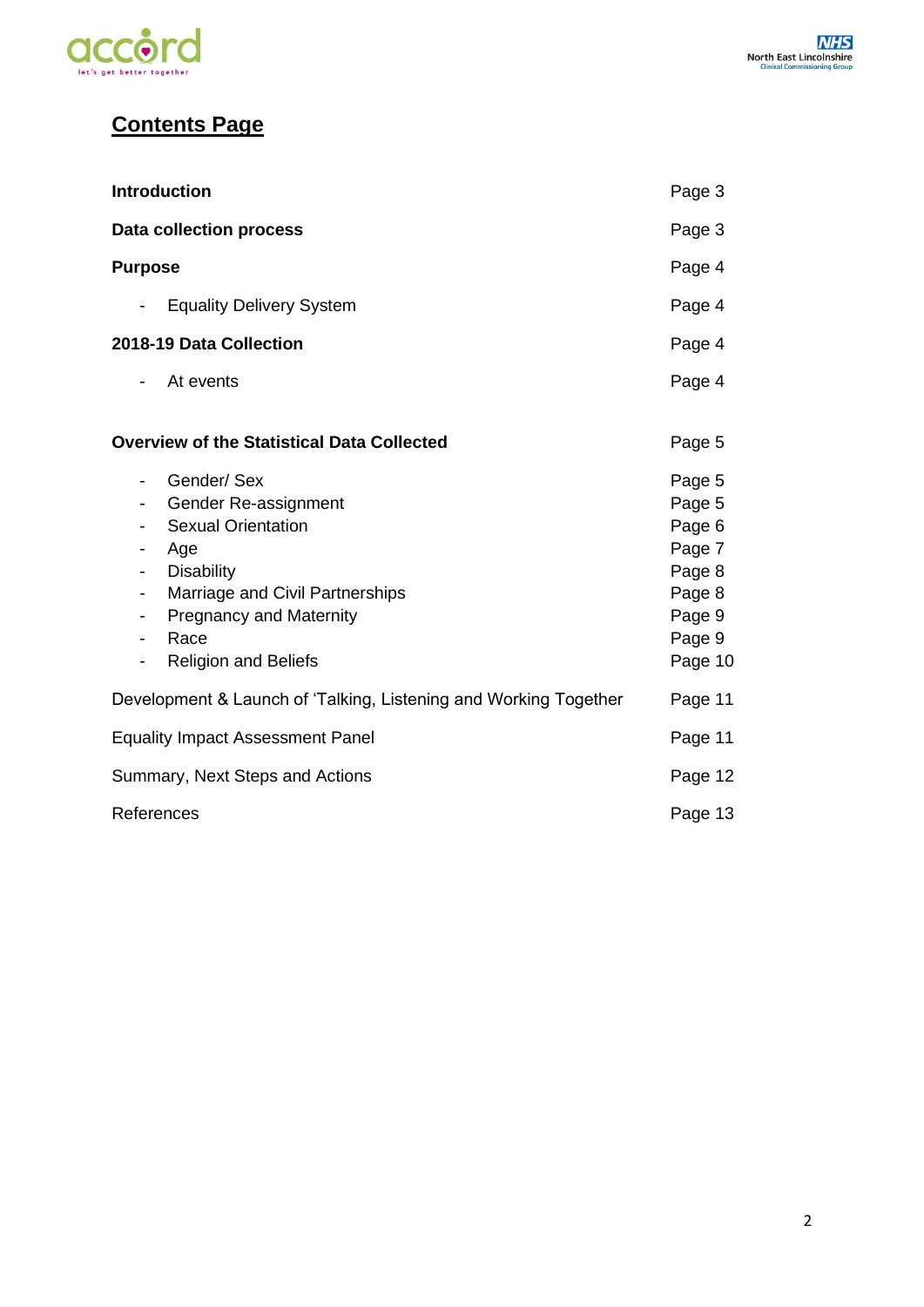

## **Introduction**

North East Lincolnshire Clinical Commissioning Group (CCG) is committed to ensuring equality and diversity is a priority when planning and commissioning health and social care services.

Equality and Diversity is about making sure where necessary we have measures in place to support the nine protected groups to meet their individual needs.

The protected characteristics covered by the Equality Duty are:

- Age
- Disability
- Gender Reassignment
- Marriage & Civil partnerships (but only in respect of eliminating unlawful discrimination)
- Pregnancy & Maternity
- Race
- Religion & Beliefs (this includes ethnic or national origins, colour or nationality)
- Sex
- Sexual Orientation

Consideration is also given to other groups who could be described as 'hard to reach' when planning and delivering services.

North East Lincolnshire CCG is working hard to ensure not only that its services are appropriate and accessible for all members of our community but that no one is disadvantaged or discriminated against by the services we put in place.

### **Data collection process**

How the data is gathered:

- Surveys 'About you' section
- Equality monitoring forms from events, workshops and focus groups
- Accord membership equality searches (database)

The data collected is used to monitor the diversity of the people we engage with and compare it with National data. Quantitative data is gathered from general equality questions, and qualitative data from the free text sections where people can leave comments in response to the following questions (no monitoring form responders answered these in 2019/20):

*Do you have any examples of where you feel that your access to and/or communication with local health services has been AFFECTED by your equality characteristic (e.g. your race, disability, sexual orientation, etc.)?*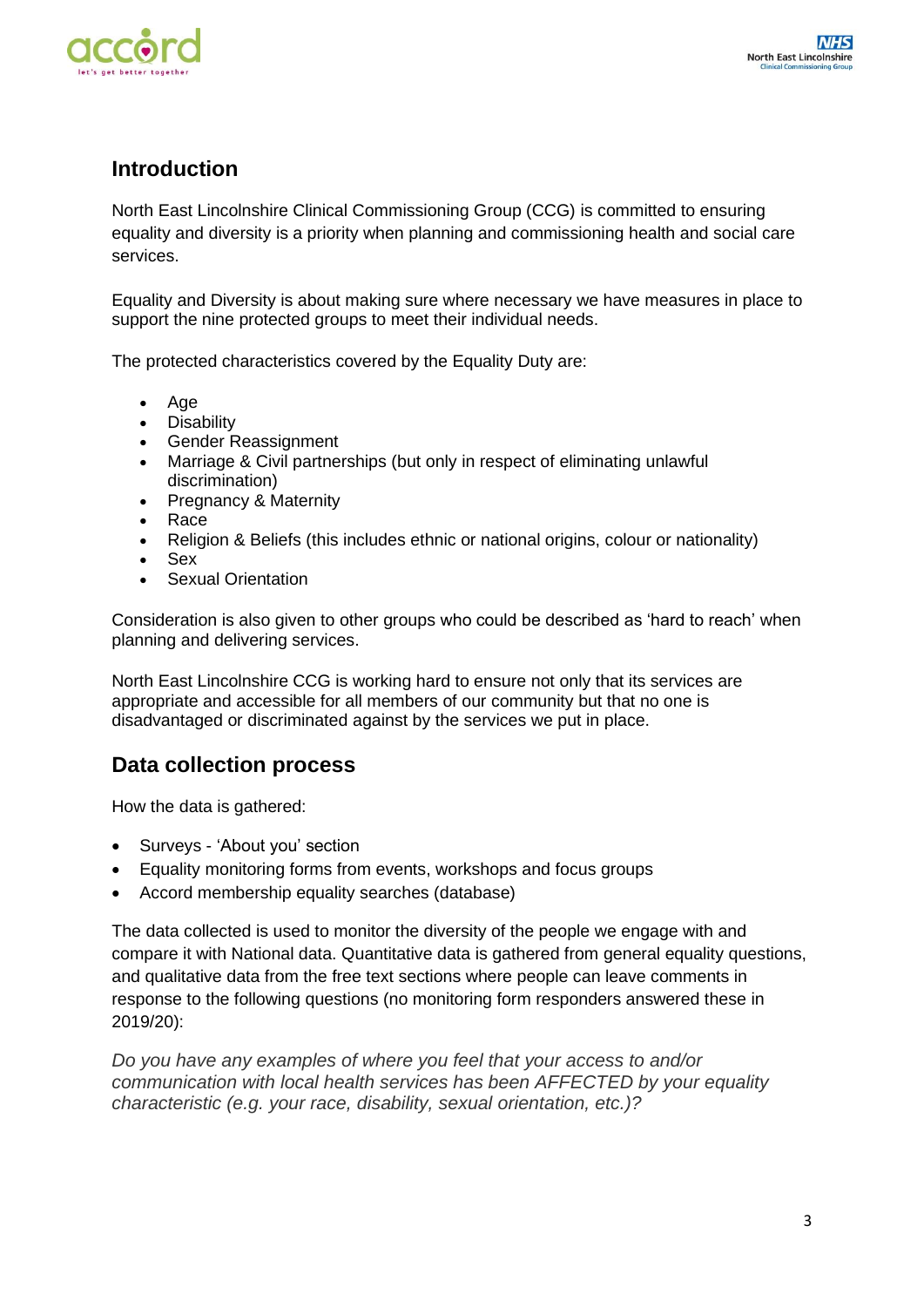

*Do you have any examples of where you feel that your equality characteristic (e.g. your race, disability, sexual orientation, etc.) has been CONSIDERED AND/OR IMPROVED your access to and/or communication with local health services?*

## **Purpose**

The CCG aims to engage residents who are representative of the diverse North East Lincolnshire (NEL) population and the data collected helps to identify where we need to focus our future engagement.

#### **Equality Delivery System**

The CCG is guided by the Equality Delivery System 2 (EDS2) which is a toolkit that supports NHS organisations to respond to the public sector equality duty.

This equality monitoring report enables the CCG and our stakeholders to assess how well we are engaging with local stakeholders to determine what steps we need to take to improve and ensure that all of our communities are involved in important decisions about the planning, commissioning and delivery of health care services.

## **2019-20 data collection**

#### **At events**

- Getting Better Together Meeting September 2019 daytime
- Getting Better Together Twilight session September 2019 evening

#### **Surveys**

• Children and Young People's (CYP) Bowel and Bladder Survey- May to July 2019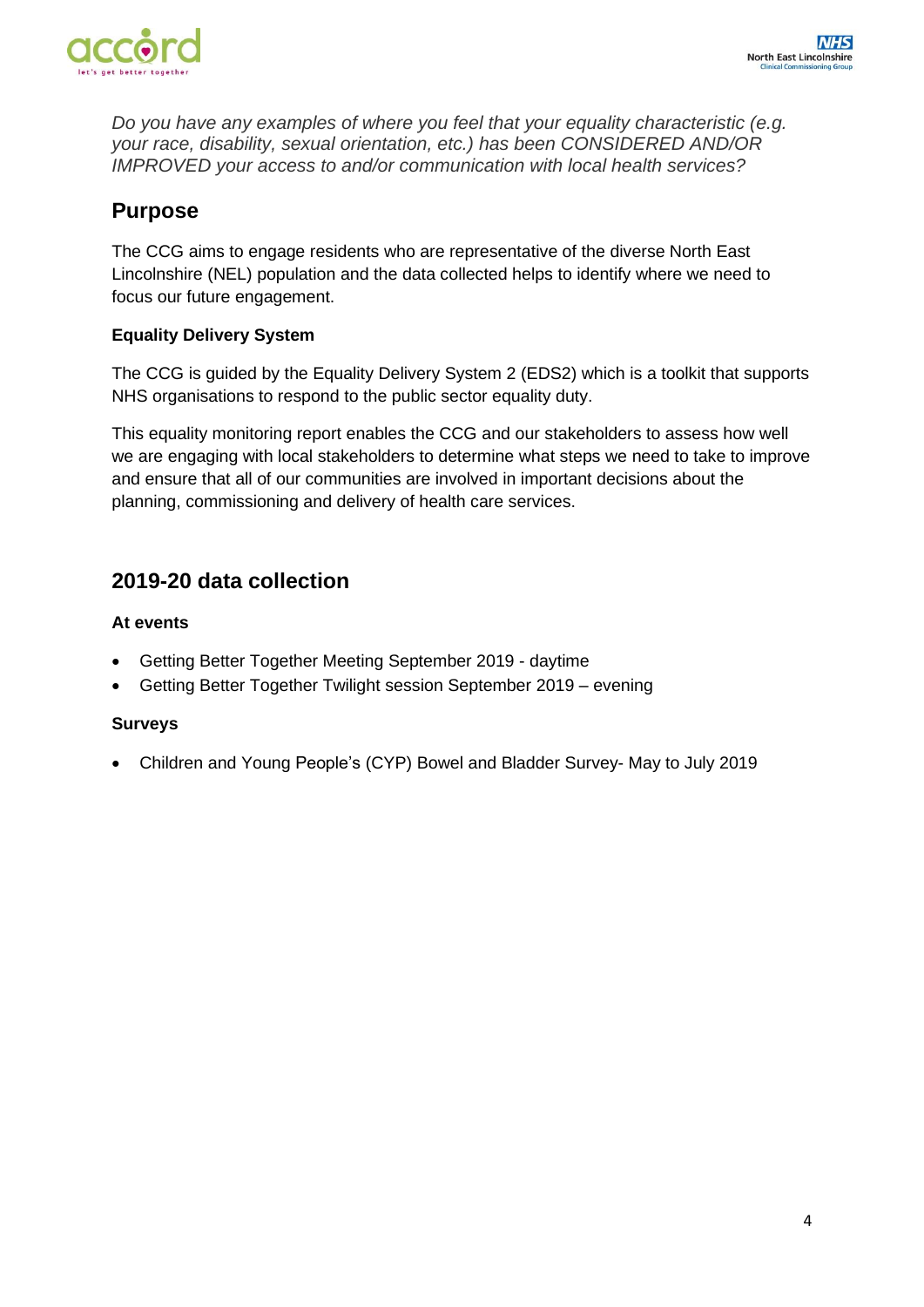

## **Overview of the statistical data collected**

North East Lincolnshire CCG collects statistical data on the people it engages with through public meetings, surveys and via its membership scheme – Accord. This data is then compared with publicly available information, predominantly using the 2011 Census as a baseline figure in order to assess whether we are engaging with a wide spectrum of the community in North East Lincolnshire.

In this section of the report, each protected characteristic will be analysed individually.

#### **Gender/ Sex**

According to the most recently available information; the 2011 Census, the population of North East Lincolnshire is split relatively evenly in terms of gender, however there is a slightly greater proportion of people (51%) identifying as female.

The data collected by NELCCG further supports the fact that there are a greater proportion of females to males, however in many cases; the gap between females & males who engage with the CCG is shown to be greater. For example, as of 31<sup>st</sup> March 2020, 68.8% of Accord members identified as 'female', 30.6% as 'male', 0.6% as 'prefer not to say'.

However, at our meetings this year, we have seen a gender split opposite to our Accord membership. At both our daytime and evening 'Getting Better Together' meetings we had a greater number of male attendees than females (Day time 67% male/ 33% female and Twilight 63% male/ 37% female). This was opposite to last year's monitoring report which showed a greater number of females attending the daytime events. This year we have noted a greater number of males attending the evening sessions which is the same as last year. It is pertinent to highlight that we did not receive a high number of equality monitoring forms which may have had an impact on the data.

The responses from the surveys completed for the CYP Bowel and Bladder review highlighted a significant gender split with 94% of respondents stating their gender as female and 6% as male.

#### **Gender Re-assignment**

Data in relation to this protected characteristic is limited.

It has been identified by the National Institute of Economic and Social Research (NIESR) that there are gaps in relation to the evidence base for assessing inequality experienced by LGBT people in the UK. They do note, however, that research suggests that LGBT people in many areas of public life continue to experience inequality.

At present, the Accord membership database does not record individual's gender reassignment status.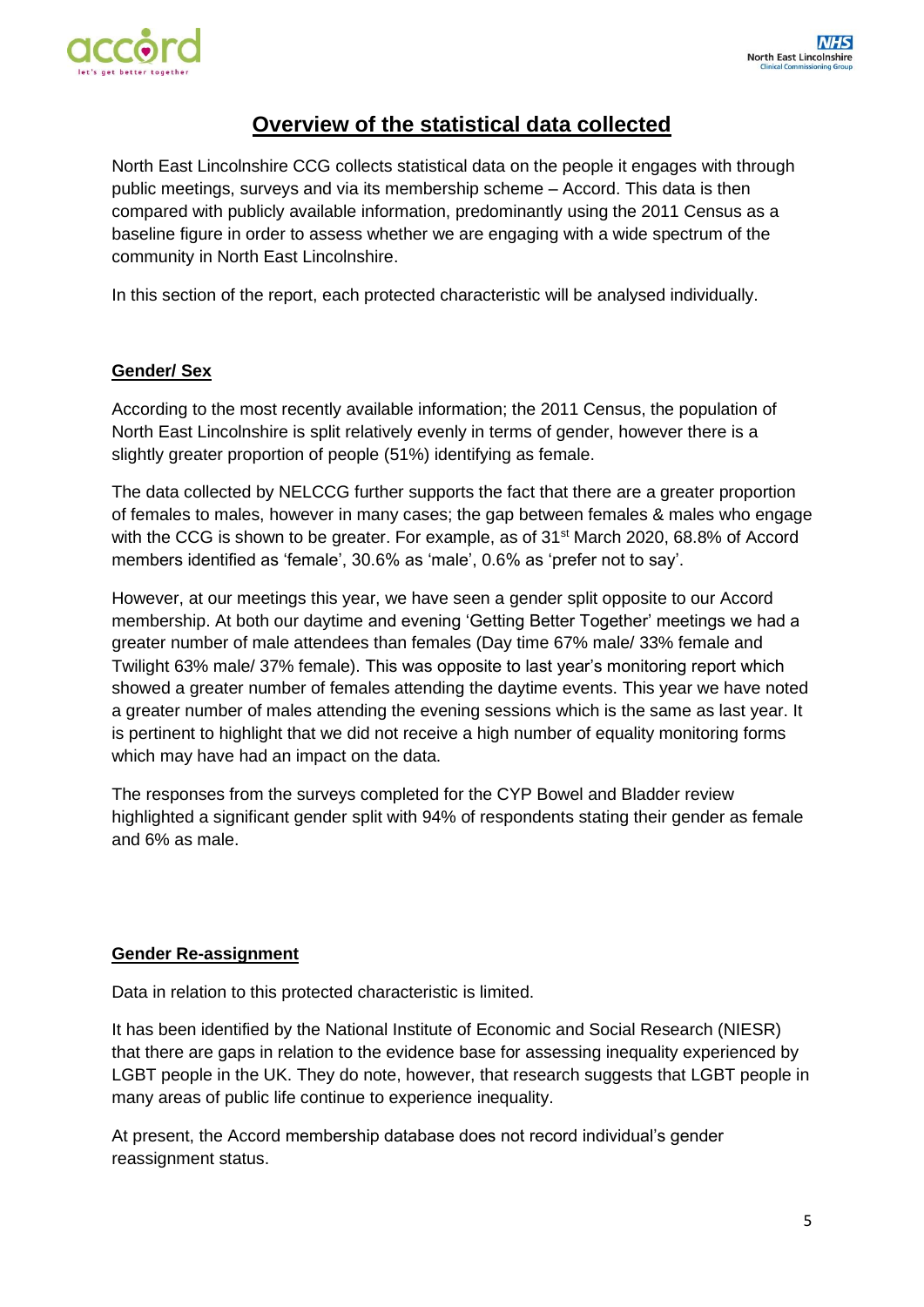

At the events that took place in 2019-20 (identified on page 2), 2 attendees who completed an equality monitoring form stated that they have or intend to go through part of the process to change from the sex they were described as at birth.

In 2019-20 the CCG have been strengthening their links to local LGBT groups to improve equality of opportunity.

#### **Sexual Orientation**

As described above, data in relation to sexual orientation and gender reassignment (LGBT data) is limited.

From the Annual Population Survey, the Office for National Statistics (ONS) estimate that 0.9% of the population in the Yorkshire and Humber area identify as gay or lesbian compared to an estimated 1.3% of the UK as a whole. The ONS estimate that 0.9% of the population in the Yorkshire and Humber area identify as bisexual compared to an estimated 0.7% of the UK as a whole.

This information is not collected on the Accord database.

At the 'Getting Better Together' daytime event, of the attendees who completed an equality monitoring form, 100% of attendees identified as heterosexual. At the twilight event, 25% of attendees stated their sexual orientation to be gay/lesbian with 75% stating they are heterosexual.

Of the respondents who completed the equality monitoring section of the CYP Bowel and Bladder survey, 90% stated they were heterosexual, 3% stated their orientation to be gay/lesbian, 3% stated bisexual and 4% said they would prefer not to disclose that information.

It is acknowledged that many people consider their sexual orientation as more 'private' than other characteristics for monitoring purposes (Equality and Human Rights Commission). Conversely, research conducted by the LGBT Foundation indicated that 90-95% of people (both LGB and heterosexual) would disclose their sexual orientation if they understood why it was being collected. This supports the emphasis the CCG continue to place on continuing to ensure that equality monitoring forms are worded clearly when explaining why we collect this information (NHS England, 2017).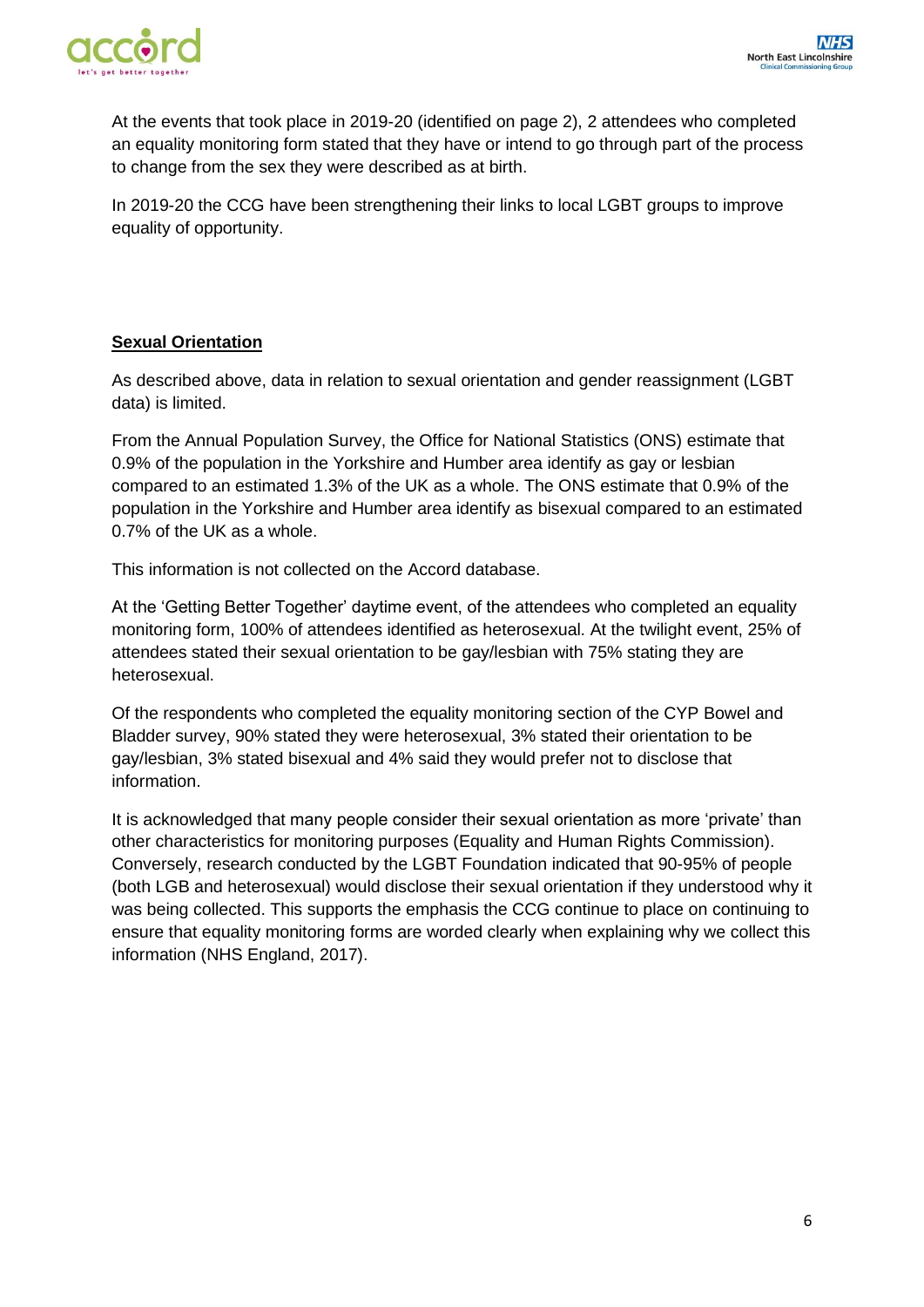

#### **Age**

When looking at age, the Accord membership covers a wide spectrum of ages and compares favourably with the Census (see Table 1). However, when considering the ages of the people who attend CCG engagement events and who take part in consultations and other engagement opportunities, it is often the case that limited responses/attendance from people of college & working age is received.

Table 2 shows the age breakdown for the 2019 Getting Better Together event which highlights that the 18-24 and 25-44 age groups were especially under-represented at our events. However, as mentioned earlier, it is pertinent to highlight that we did not receive a high number of equality monitoring forms back at our events which may affect the data slightly.

This data does suggest that a priority for the next year is to focus on strengthening links with colleges and employers to increase the engagement interactions with younger groups to ensure we are hearing the voices from a representative sample of the North East Lincolnshire population.

| <b>Age Groups</b> | Accord membership as at<br>31 <sup>st</sup> March 2020 (rounded up<br>or down to nearest 1 as<br>appropriate) | <b>2011 Local Census</b><br>(rounded up or down to<br>nearest 1 as appropriate) |
|-------------------|---------------------------------------------------------------------------------------------------------------|---------------------------------------------------------------------------------|
| Under 18          | $0\%$                                                                                                         | 22%                                                                             |
| 18-24             | 4%                                                                                                            | 9%                                                                              |
| 25-44             | 25%                                                                                                           | 25%                                                                             |
| 45-64             | 29%                                                                                                           | 27%                                                                             |
| 65-74             | 18%                                                                                                           | 9%                                                                              |
| 75-84             | 11%                                                                                                           | 6%                                                                              |
| $85+$             | 5%                                                                                                            | 2%                                                                              |
| Prefer not to say | 8%                                                                                                            | N/A                                                                             |

#### Table 1- Age Comparison between the 2011 Census and the Accord Membership

#### Table 2- Age Breakdown for the 2019 Getting Better Together Event

|                                                | <b>Under</b><br>18 | $18 - 24$ | $25 - 44$ | 45-64      | 65-74 | 75-84 | $85+$ | <b>PNS</b> |
|------------------------------------------------|--------------------|-----------|-----------|------------|-------|-------|-------|------------|
| <b>Local Census 2011</b>                       | 22%                | 9%        | 25%       | <b>27%</b> | 9%    | 6%    | 2%    | N/A        |
| <b>Getting Better</b><br><b>Together Event</b> |                    |           |           | 33.3%      | 33.3% | 33.3% |       |            |
| <b>Twilight Event</b>                          |                    |           | 12.5%     | 12.5%      | 50%   | 25%   |       |            |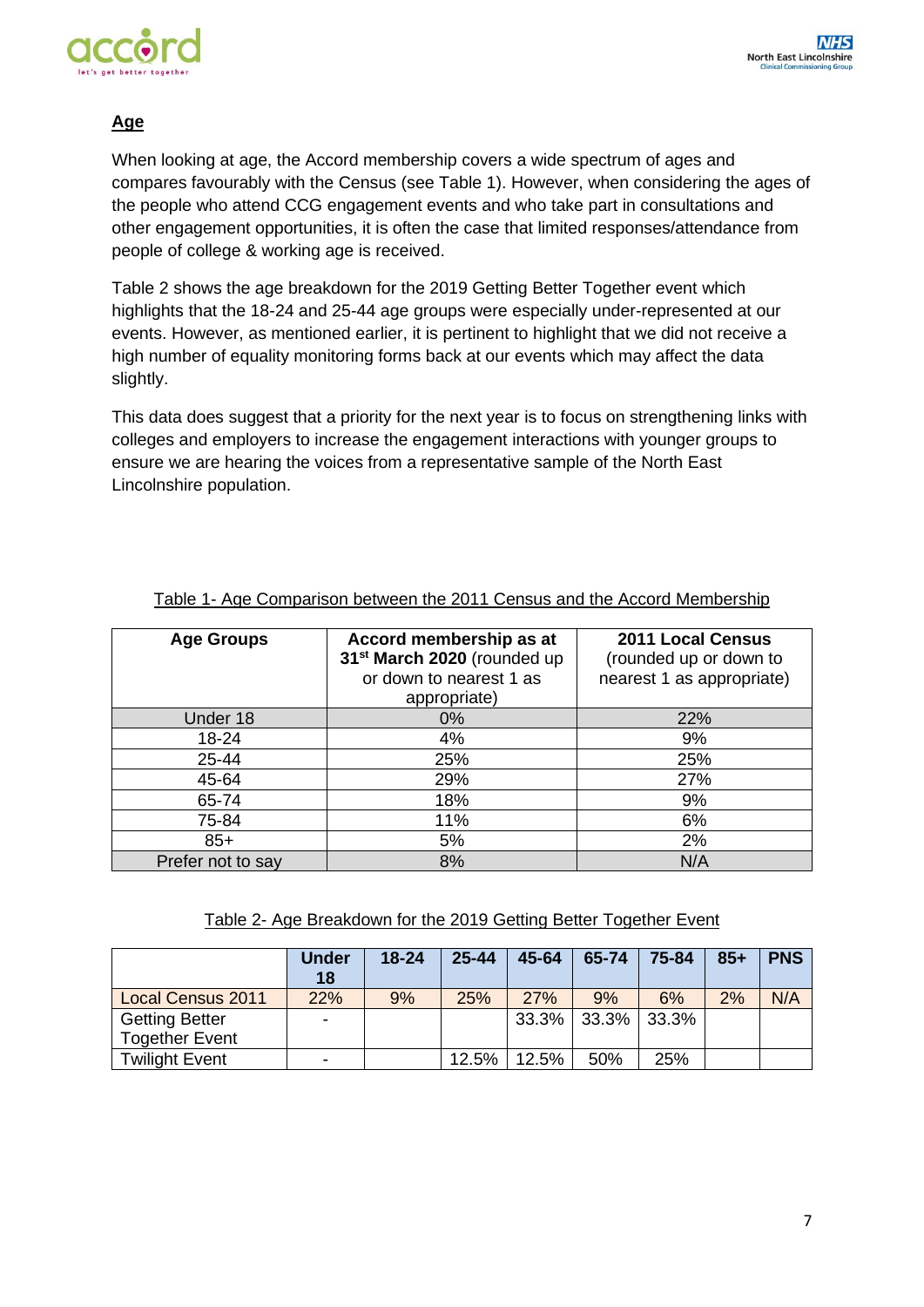

#### **Disability**

The 2012/13 Annual Population Survey indicates that 20.1% of the working age (16-64) population of North East Lincolnshire have a known disability. More women have a disability (22%) than men (18.2%). This is broadly in line with national figures.

At the time of the 2011 census, 9.3% of the North East Lincolnshire population felt that their daily activities were significantly limited due to a health condition or disability. 26.8% of all households in North East Lincolnshire had at least one person with a long-term health problem or disability.

17.2% of Accord members have stated they are disabled when they registered as a member which is slightly lower than the available North East Lincolnshire data.

Table 3 below shows the percentages of attendees at each event held in 2019-20 and the responses from the CYP bowel and bladder survey who stated they were disabled compared to the 2012/13 Annual Population Survey statistic of people living with a disability in North East Lincolnshire. The percentage of attendees who came to the daytime session and stated they are disabled is higher than the 2012/13 Annual Population data. The responses to the CYP Bowel and Bladder survey with regards to disability also highlighted a greater number of responders stating they had a disability when compared to the annual population data.

#### Table 3- Comparison between the 2012/13 Annual Population Survey and 2019-20 Engagement in relation to disability

| Event and percentage of attendees who stated they are disabled | 2012/13<br>Annual<br><b>Population</b><br><b>Survey</b> |
|----------------------------------------------------------------|---------------------------------------------------------|
| Getting Better Together daytime event 2019 (33%)               | 20.1%                                                   |
| Twilight session September 2019 (12%)                          | 20.1%                                                   |
| CYP Bowel and Bladder Survey (32%)                             | 20.1%                                                   |

#### **Marriage and Civil Partnerships**

At the time of the 2011 census, 45.2% of the North East Lincolnshire population were married and 33.1% were single (and never married) which is slightly lower than the average in the Yorkshire and Humber region and England as a whole. 11.2% of the population were divorced at the time of the census which is higher than the Yorkshire and Humber regional average (9.3%) and England as a whole (9%).

The 2011 Census estimated 8 persons in a registered same-sex civil partnership. The rate of partnerships formations taking place in North East Lincolnshire has followed the national and regional trends but at a lower level.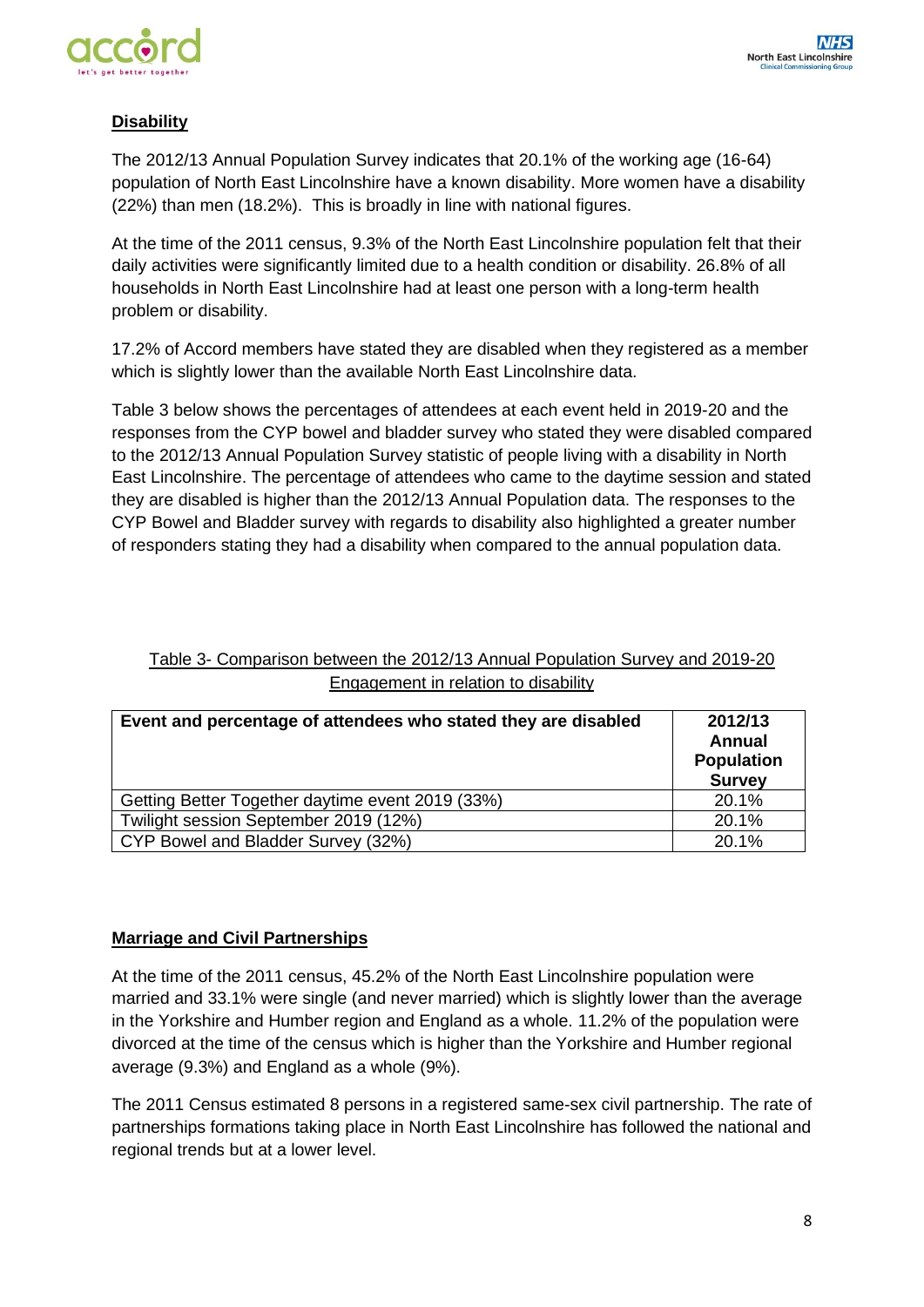

We do not record this equality strand on the Accord database or ask this question in the equality monitoring form at events.

#### **Pregnancy and Maternity**

In 2018, there were 1,705 births in North East Lincolnshire which is lower than the previous year (data not yet available for 2019/20).

We do not record this equality strand on the Accord database or ask this question in the equality monitoring form at events.

However, we do maintain a database which includes contacts of local stakeholders, groups and organisations including those representing groups with protected characteristics. Information is regularly sent to all contacts within the database detailing all current opportunities to get involved. The database includes groups with a focus on this characteristic.

#### **Race**

95.4% of the resident population of NEL are White British. The largest ethnic group in NEL is Other White, with 1.7% of the overall population.

The proportion of ethnic minorities in NEL (4.6%) is significantly lower than seen in the Yorkshire and Humber region (14.2%) and in England as a whole (20.2%).

The Accord database is broadly reflective of the local picture in terms of race and is detailed in table 4 below.

| Table 4- Comparison between 2011 Census data, the Accord membership and Events |                                  |  |  |  |
|--------------------------------------------------------------------------------|----------------------------------|--|--|--|
|                                                                                | demographic in relation to race. |  |  |  |

| <b>Ethnicity</b>                       | 2011 Census data | <b>Accord</b> |
|----------------------------------------|------------------|---------------|
|                                        | for North East   | membership    |
|                                        | Lincolnshire     |               |
| <b>White British</b>                   | 95.38%           | 93%           |
| White Irish                            | 0.26%            |               |
| Other White ethnic group               | 1.72%            |               |
|                                        |                  |               |
| Mixed white and black Caribbean ethnic | 0.24%            |               |
| group                                  |                  |               |
| Mixed white and black African ethnic   | 0.1%             |               |
| group                                  |                  | 0.1%          |
| Mixed white and Asian ethnic group     | 0.23%            |               |
| Other mixed ethnic group               | 0.17%            |               |
|                                        |                  |               |
| Indian ethnic group                    | 0.32%            |               |
| Pakistani ethnic group                 | 0.12%            |               |
| Bangladeshi ethnic group               | 0.17%            |               |
| Other Asian ethnic group               | 0.34%            |               |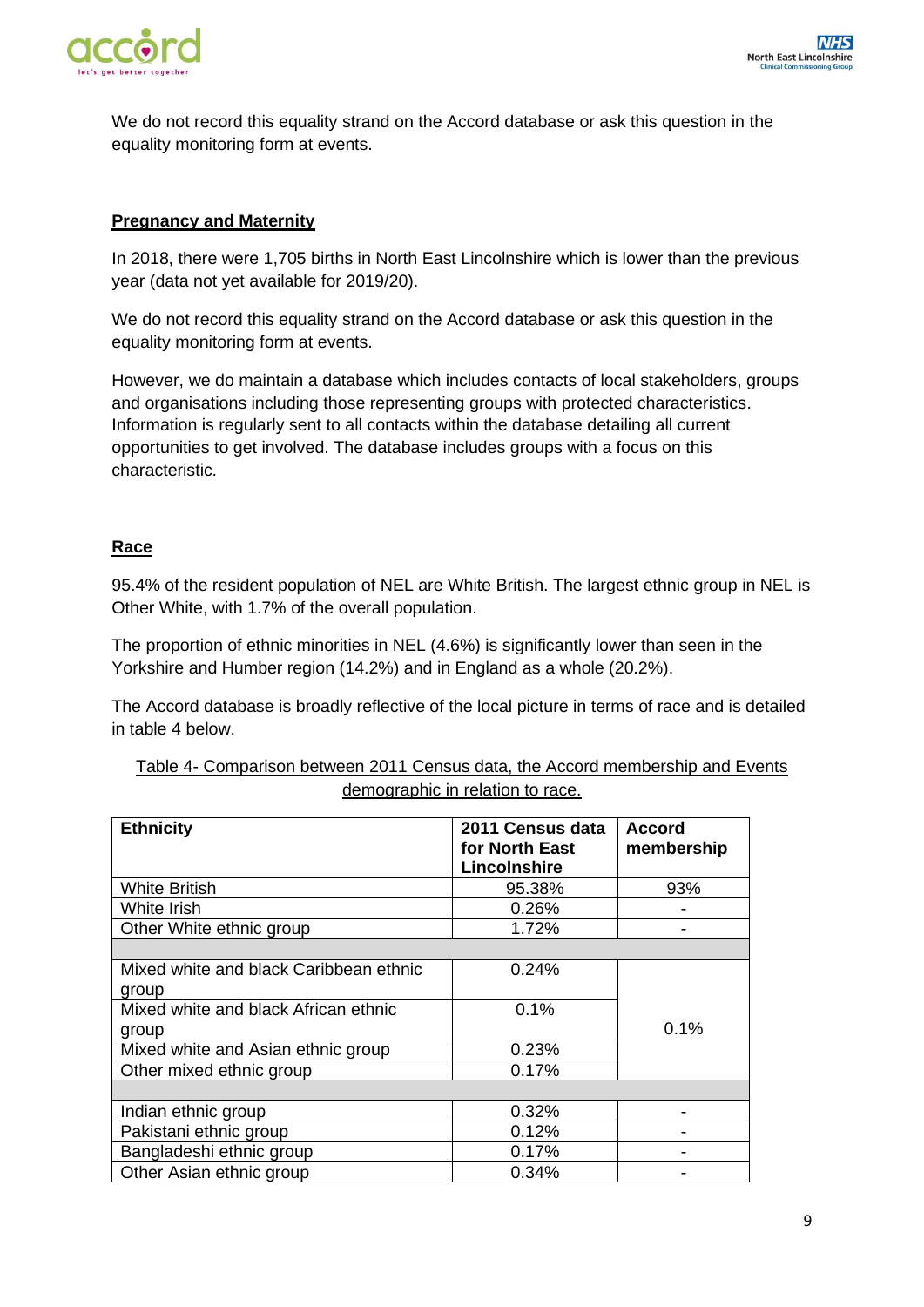

| <b>Asian British</b>                        |       | 0.6%  |
|---------------------------------------------|-------|-------|
|                                             |       |       |
| Black Caribbean ethnic group                | 0.04% |       |
| <b>Black African ethnic group</b>           | 0.19% |       |
| <b>Black British</b>                        |       | 0.5%  |
| Other black ethnic group                    | 0.02% |       |
|                                             |       |       |
| Chinese ethnic group                        | 0.38% | 0%    |
| Any other ethnic group                      | 0.13% | $0\%$ |
| White Gypsy or Irish traveller ethnic group | 0.02% |       |
| Arab ethnic group                           | 0.17% |       |
| Prefer not to disclose                      |       | 5.8%  |

At the events that were held in 2019/20 all attendees stated their ethnicity to be white which suggests that other ethnic groups are under-represented at engagement events.

94% of people who completed the equality monitoring section of the CYP Bowel and Bladder survey stated their ethnicity to be white; 3% stated their ethnicity to be Black British and 3% stated their ethnicity to be mixed.

#### **Religion and Beliefs- including ethnic or national origins, colour or nationality**

According to the 2011 census, 60.7% of North East Lincolnshire residents are Christian. 30.4% of residents stated they had no religion which is above comparator groups in England (24.7%) and the Yorkshire and Humber region (25.9%).

We do not record this equality strand on the Accord database.

We do collect this information at our events which we have outlined below in Table 5.

#### Table 5- Comparison between 2011 Census data and Events demographics in relation to religion

| Event                                   | Religion (with percentage of NEL population as per 2011 census) |                               |                            |                             |                          |                           |                                 |                            |                                           |
|-----------------------------------------|-----------------------------------------------------------------|-------------------------------|----------------------------|-----------------------------|--------------------------|---------------------------|---------------------------------|----------------------------|-------------------------------------------|
|                                         | <b>Christian</b><br>(60.67%)                                    | <b>Buddhist</b><br>$(0.22\%)$ | <b>Hindu</b><br>$(0.24\%)$ | <b>Jewish</b><br>$(0.04\%)$ | <b>Muslim</b><br>(0.83%) | <b>Sikh</b><br>$(0.10\%)$ | Other<br>religion<br>$(0.33\%)$ | No<br>religion<br>(30.37%) | <b>Not</b><br>stated<br>or PNS<br>(7.19%) |
| Getting<br><b>Better</b><br>Together    | 67%                                                             |                               |                            |                             |                          |                           |                                 | 33%                        |                                           |
| Twilight                                | 75%                                                             |                               |                            |                             |                          |                           |                                 |                            | 25%                                       |
| <b>CYP</b><br>Bowel &<br><b>Bladder</b> | 94%                                                             |                               |                            |                             |                          | 6%                        |                                 |                            |                                           |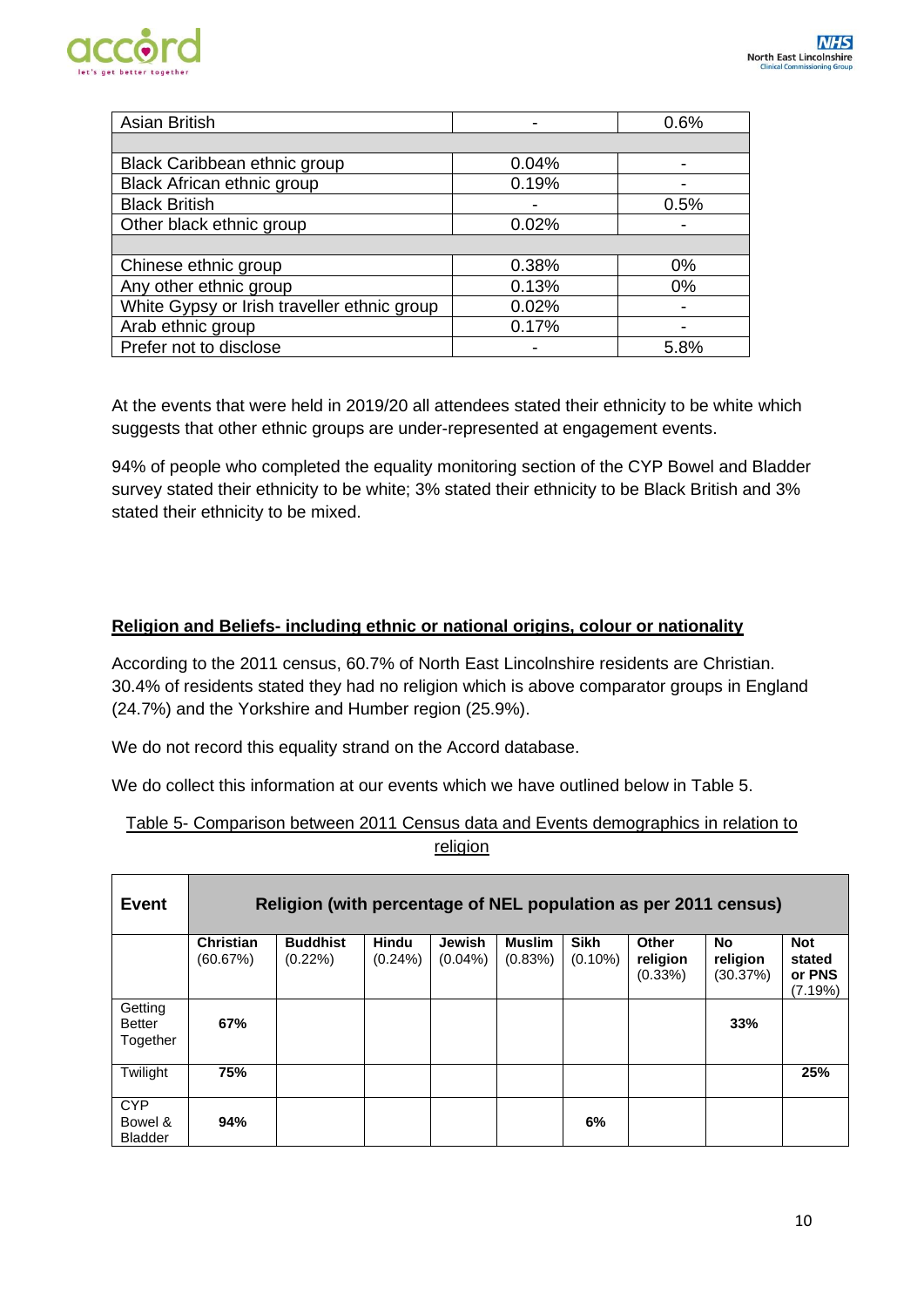

As outlined in table 5, the most common religion for all the engagement in 2019/20 was Christian. The data highlights that other religions (Hindu, Jewish, Muslim and Sikh) were under-represented at our events.

## **Development and Launch of 'Talking, Listening, Working Together'**

In 2019, the CCG, council, members of the community and representatives from local Voluntary, Community and Social Enterprise (VCSE) Sector created the North East Lincolnshire Commitment – a set of principles for how we will talk, listen and work together with our communities.

In order to produce the commitment, we wanted to ensure we met with as many members of the community as possible, therefore, we went to several groups and places within the community to get people's views about how we should do things in North East Lincolnshire.

The groups and places we visited included:

- The Carer's Forum
- Young Carer's group
- Engagement Officer's Network
- Accord Steering Group
- Patient Participation Group's Chairs
- MS Society
- Older People's Advice Day
- Friendship at Home Group
- Addaction
- 'One Voice' Immingham
- Centre4 and the Community Shop
- Grimsby Institute, local markets and libraries
- Coffee mornings

## **Equality Impact Assessment Panel**

We know that hearing the views of the people in our community helps us to plan and buy services that meet the needs of local people. One way that we do this is through our Equality Impact Assessment panel. Our panel, made up of community members, meet regularly to help the CCG to ensure that their plans, service changes and policies do not have a negative impact on local people, particularly those with protected characteristics.

In 2019/20 our panel considered 10 equality impact assessments which included the primary care strategy, the adult services strategy, the engagement strategy and a number of policies for the CCG workforce including the transgender support for staff policy. 100% of the equality impact assessments in 2019/20 were approved. Whilst these were approved, our panel requested for some of them that more equality data should be used in conjunction with the assessment.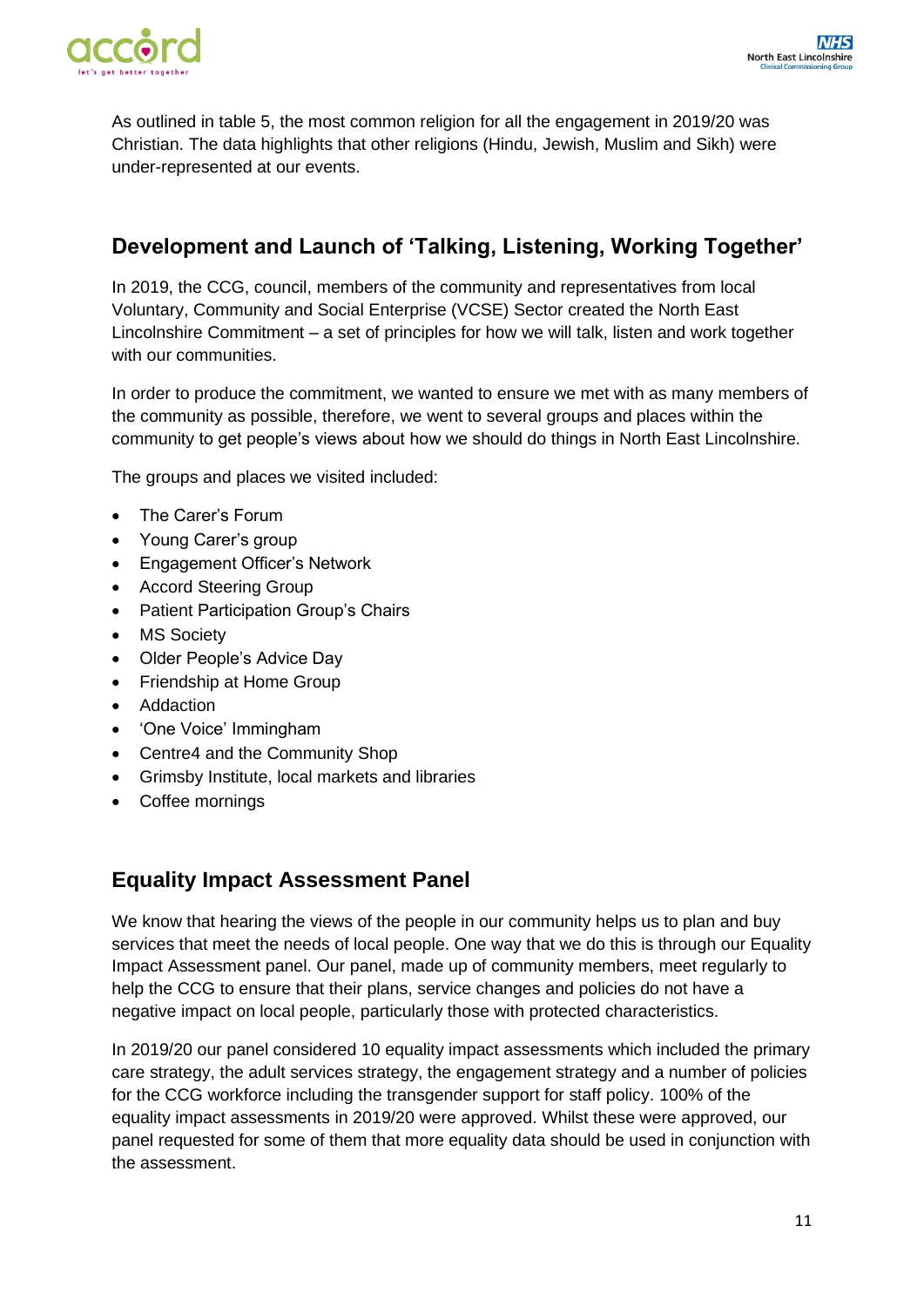

In addition to the protected characteristics included in the Equality Act, our panel also consider deprivation as a characteristic. Following the engagement and subsequent launch of the engagement strategy 'Talking, Listening and Working Together' the panel now also consider the impact on unpaid carers.

## **Summary and Next Steps**

The key findings from this report affirms the need for NELCCG to look at how we can potentially improve our engagement with:

- LBGT+ Community
- Age groups 18-24 and 25-44
- Religious groups such as: Hindu, Jewish, Muslim and Sikh
- Ethnic groups attending our events

In the 2018/19 report we identified some key actions for 2 years. The actions are included in Table 6 alongside progress made since the 2018/19 report.

| Actions identified in 2018/19                                                              | Progress made since 2018/19                                              |
|--------------------------------------------------------------------------------------------|--------------------------------------------------------------------------|
| Continue to update our stakeholder database                                                | Work is ongoing with the stakeholder                                     |
| and form relationships with different community                                            | database and new groups are being                                        |
| groups placing emphasis on the groups                                                      | added as and when links are made.                                        |
| identified above                                                                           |                                                                          |
| Continue to recruit Accord members through                                                 | In 2019/20 we have recruited 35 new                                      |
| community outreach and going to the places<br>where other disadvantaged groups as outlined | members to Accord compared to 19<br>members in 2018/19. We have been     |
| in the EDS2 guidance are (eg people who are                                                | researching new groups and places in                                     |
| homeless, unemployed or geographically                                                     | the community to attend to boost our                                     |
| isolated to name a few) to make sure nobody is                                             | community outreach.                                                      |
| left out of the conversation.                                                              |                                                                          |
|                                                                                            |                                                                          |
| Strengthen links with colleges and local                                                   | The engagement team have                                                 |
| employers to boost engagement with the 18-24                                               | significantly boosted engagement with                                    |
| and 25-44 age groups.                                                                      | the Grimsby Institute and attended                                       |
|                                                                                            | several events at the college to<br>promote Accord. We have held a focus |
|                                                                                            | group with students about how we                                         |
|                                                                                            | should improve our engage with them.                                     |
|                                                                                            |                                                                          |
| Increase the diversity of ethnic groups attending                                          | According to the data highlighted in this                                |
| our events.                                                                                | report, this action needs further work.                                  |
|                                                                                            |                                                                          |
| As data is limited in relation to the LGBT                                                 | New links have been made with LGBT                                       |
| community we will form links with local LGBT                                               | groups in North East Lincolnshire and                                    |
| groups to promote equality of opportunity.                                                 | attendance at LGBT events. Good                                          |
| Review the equality monitoring forms to ensure                                             | progress has been made.<br>This action needs to be taken in the          |
| that they clearly explain why we are collecting                                            | next year.                                                               |
| this data.                                                                                 |                                                                          |

#### Table 6- Two Year Action Plan and Progress